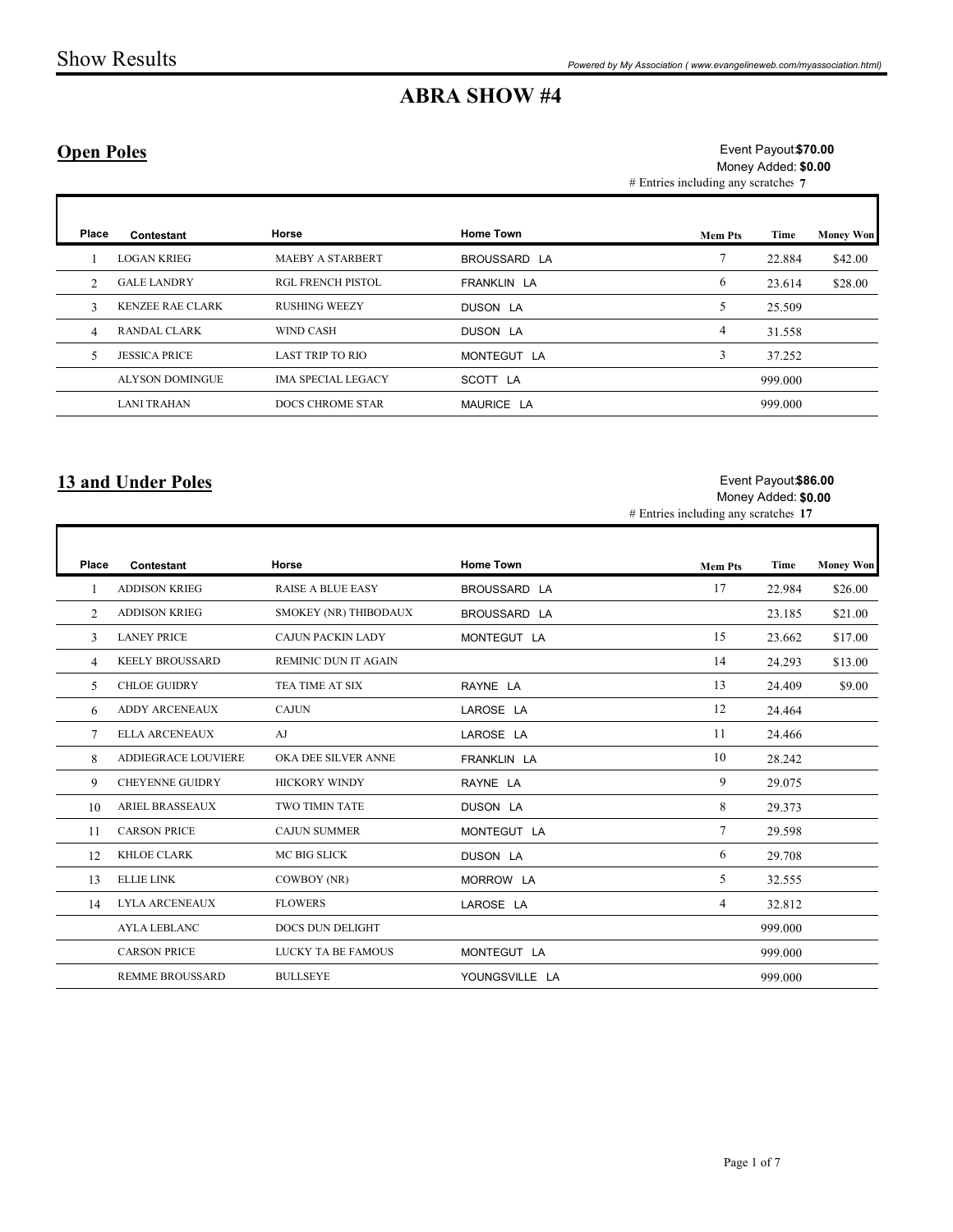## 8 & Under Beginner Yth or Spcl Needs Barrels

### Event Payout \$4.00 Money Added: \$0.00

|                | <b>Show Results</b>                          |              |                     | Powered by My Association (www.evangelineweb.com/myassociation.html) |                                            |                  |
|----------------|----------------------------------------------|--------------|---------------------|----------------------------------------------------------------------|--------------------------------------------|------------------|
|                | 8 & Under Beginner Yth or Spcl Needs Barrels |              | <b>ABRA SHOW #4</b> | # Entries including any scratches 4                                  | Event Payout \$4.00<br>Money Added: \$0.00 |                  |
|                |                                              |              |                     |                                                                      |                                            |                  |
| Place          | Contestant                                   | Horse        | Home Town           | <b>Mem Pts</b>                                                       | Time                                       | <b>Money Won</b> |
| $\mathbf{1}$   | HARPER SCHEXNAYDER                           | <b>BEAU</b>  | RAYNE LA            | $\overline{1}$                                                       | 41.940                                     | \$1.00           |
| $\overline{2}$ | <b>FINLEY RYDER</b>                          | HORSE        | MAURICE LA          |                                                                      | 44.952                                     | \$1.00           |
|                | LILY JUDICE                                  | <b>HONEY</b> | SCOTT LA            |                                                                      | 999.000                                    | \$1.00           |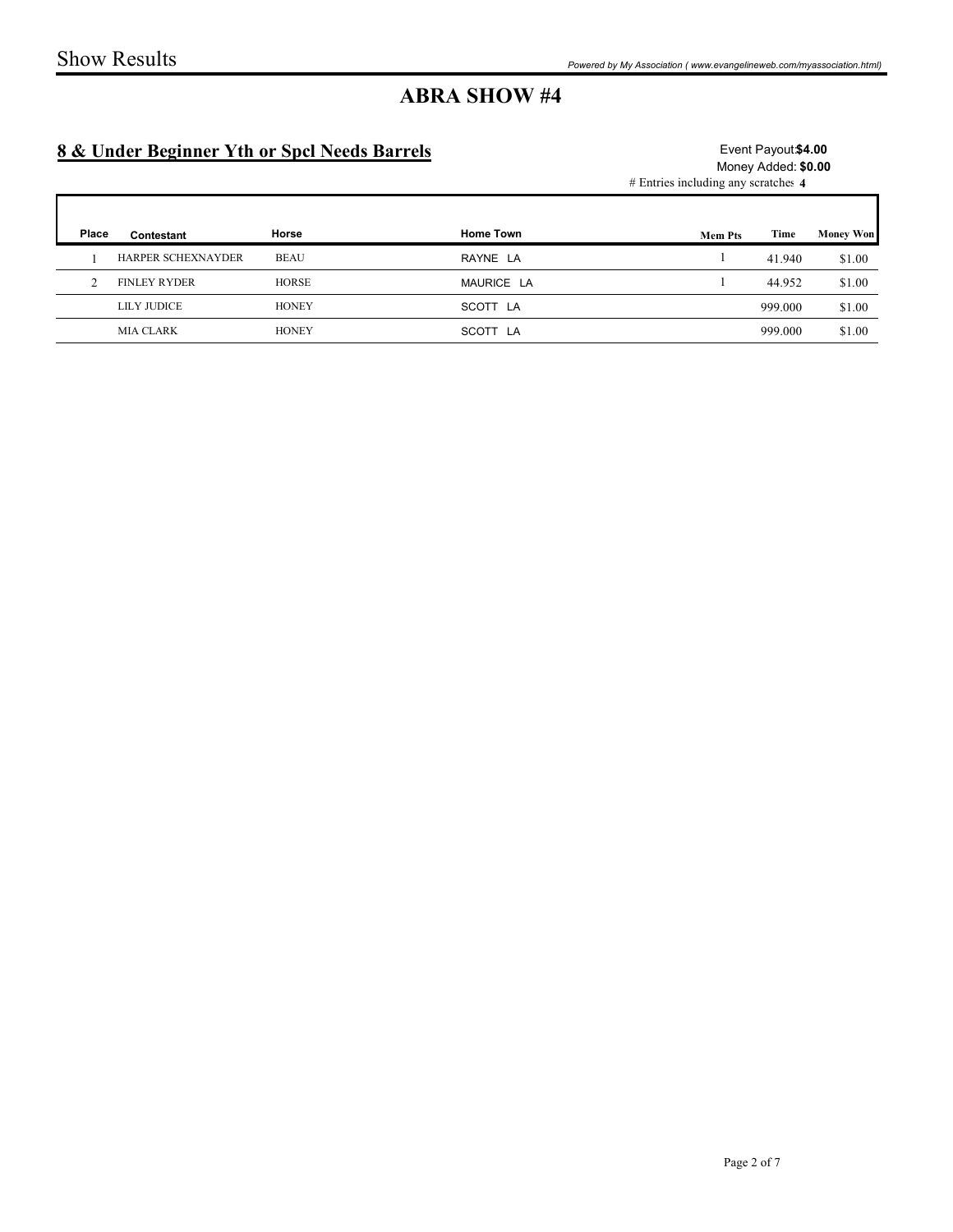## Open 5D Barrels

|                                  |                                            |                                             | <b>ABRA SHOW #4</b>         | Powered by My Association (www.evangelineweb.com/myassociation.html)                 |                  |
|----------------------------------|--------------------------------------------|---------------------------------------------|-----------------------------|--------------------------------------------------------------------------------------|------------------|
|                                  |                                            |                                             |                             |                                                                                      |                  |
|                                  | <b>Open 5D Barrels</b>                     |                                             |                             | Event Payout \$918.00<br>Money Added: \$0.00<br># Entries including any scratches 49 |                  |
| 1D-Results                       |                                            |                                             |                             |                                                                                      |                  |
| Place                            | Contestant                                 | Horse                                       | <b>Home Town</b>            | Time                                                                                 | <b>Money Won</b> |
|                                  | <b>ADDISON KRIEG</b>                       | <b>RAISE A BLUE EASY</b>                    | BROUSSARD LA                | 15.652                                                                               | \$101.00         |
| 2                                | <b>LOGAN KRIEG</b>                         | <b>STARBERTS ELOISE</b>                     | BROUSSARD LA                | 15.768                                                                               | \$61.00          |
| 3                                | ADDY ARCENEAUX                             | AMIGO                                       | LAROSE LA                   | 16.145                                                                               | \$40.00          |
| 2D-Results                       |                                            |                                             |                             |                                                                                      |                  |
| Place                            | Contestant                                 | Horse                                       | <b>Home Town</b>            | Time                                                                                 | <b>Money Won</b> |
|                                  | ELLA ARCENEAUX                             | <b>GRUELO</b>                               | LAROSE LA                   | 16.356                                                                               | \$96.00          |
| 2                                | ARIEL BRASSEAUX                            | SPLASHMESOMETRADITION (APHA DUSON LA        |                             | 16.503                                                                               | \$58.00          |
| 3                                | KYLE L. CARTIMIGLIA                        | HAZEL (NR)                                  | NEW IBERIA LA               | 16.555                                                                               | \$39.00          |
| $\overline{4}$<br>$\overline{5}$ | <b>LOGAN KRIEG</b><br><b>JESSICA PRICE</b> | MAEBY A STARBERT<br><b>LAST TRIP TO RIO</b> | BROUSSARD LA<br>MONTEGUT LA | 16.588<br>16.612                                                                     |                  |
| 6                                | <b>KENZIE TRAHAN</b>                       | <b>GUILTY OF A GOOD TIME</b>                | NEW IBERIA LA               | 16.638                                                                               |                  |
| 7                                | <b>KRISTEN DOMINGUE</b>                    | <b>WATERS UP</b>                            | SCOTT LA                    | 16.646                                                                               |                  |
| 3D-Results                       |                                            |                                             |                             |                                                                                      |                  |
| Place                            | Contestant                                 | Horse                                       | Home Town                   | Time                                                                                 | <b>Money Won</b> |
| -1                               | <b>ADDISON KRIEG</b>                       | SMOKEY (NR) THIBODAUX                       | BROUSSARD LA                | 16.683                                                                               | \$92.00          |
| 2                                | <b>SHAWN ARCENEAUX</b>                     | KING LEE PEPPY EK                           | BREAUX BRIDGE LA            | 16.726                                                                               | \$55.00          |
| 3                                | <b>KRISTEN DOMINGUE</b>                    | <b>SHAQ WAGON</b>                           | SCOTT LA                    | 16.766                                                                               | \$37.00          |
| 4                                | MORGAN MCGREW                              | A FABULOUS DIAMOND                          | PORT ALLEN LA               | 16.781                                                                               |                  |
| 5                                | MORGAN MCGREW                              | HORSEPLAYIN ACE                             | PORT ALLEN LA               | 16.800                                                                               |                  |
|                                  | 6 HOLLIE METZ                              | <b>READY RED DAZZLE</b>                     | NEW IBERIA LA               | 16.810                                                                               |                  |
| 7                                | <b>TAMMY MANUEL</b>                        | CATS WESTERN GREYSTO                        | CHURCH POINT LA             | 16.875                                                                               |                  |
| 8                                | HANNAH LATIOLAIS                           | PEPPYS PEPTO LENA                           | ST MARTINVILLE LA           | 16.899                                                                               |                  |
| 9                                | SUSAN KRIEG                                | STARBERTS LITE LADY                         | BROUSSARD LA                | 16.908                                                                               |                  |
|                                  | 10 MARIA VAUGHN                            | SIR RUNAWAY FUN                             | RAYNE LA                    | 16.977                                                                               |                  |
|                                  | 11 KRISTEN DOMINGUE                        | RAMSEY                                      | SCOTT LA                    | 16.981                                                                               |                  |
| 4D-Results                       |                                            |                                             |                             |                                                                                      |                  |
| Place                            | Contestant                                 | Horse                                       | Home Town                   | Time                                                                                 | <b>Money Won</b> |
| -1                               | <b>CHLOE GUIDRY</b>                        | TEA TIME AT SIX                             | RAYNE LA                    | 17.158                                                                               | \$87.00          |
| 2                                | TAMMY BRASSEAUX                            | MISS SILVER GEORGIA                         | DUSON LA                    | 17.169                                                                               | \$52.00          |
| 3                                | <b>GALE LANDRY</b>                         | RGL FRENCH PISTOL                           | FRANKLIN LA                 | 17.403                                                                               | \$17.00          |
| 3                                | ADDIEGRACE LOUVIERE                        | OKA DEE SILVER ANNE                         | FRANKLIN LA                 | 17.403                                                                               | \$17.00          |
| 5                                | ARIEL BRASSEAUX                            | TWO TIMIN TATE                              | DUSON LA                    | 17.551                                                                               |                  |
| 5D-Results                       |                                            |                                             |                             |                                                                                      |                  |
| Place                            | Contestant                                 | Horse                                       | Home Town                   | Time                                                                                 | <b>Money Won</b> |
|                                  |                                            | PUDDIN GOLD DOLLAR                          | NEW IBERIA LA               | 17.754                                                                               | \$83.00          |
|                                  | LEXIE OWENS<br>2 ADDIEGRACE LOUVIERE       |                                             | FRANKLIN LA                 | 17.991                                                                               |                  |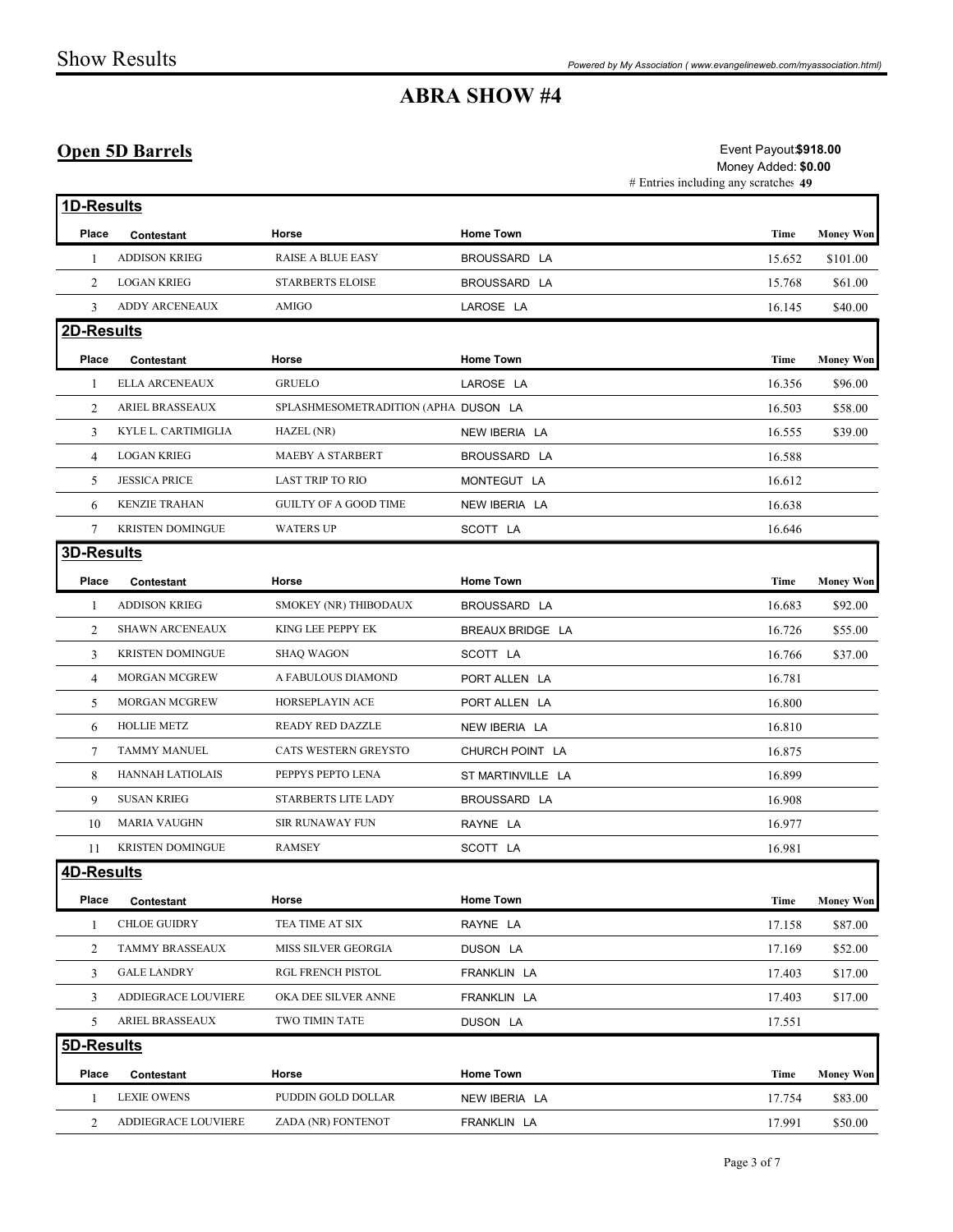|       | <b>Show Results</b>     |                             |                     | Powered by My Association (www.evangelineweb.com/myassociation.html) |                  |
|-------|-------------------------|-----------------------------|---------------------|----------------------------------------------------------------------|------------------|
|       |                         |                             | <b>ABRA SHOW #4</b> |                                                                      |                  |
| 3     | MEAGAN LAVIOLETTE       | STREAKIN ONA BAR            | RAYNE LA            | 18.257                                                               | \$33.00          |
| 4     | KATHY DEHART            | MO GOSSIP                   | GIBSON LA           | 18.731                                                               |                  |
| 5     | <b>ASHLYN TEMPLET</b>   | RANGER                      |                     | 18.926                                                               |                  |
| 6     | MARIA VAUGHN            | <b>JUMPN SURE</b>           | RAYNE LA            | 19.150                                                               |                  |
| 7     | ELLIE LINK              | COWBOY (NR)                 | MORROW LA           | 20.487                                                               |                  |
| 8     | <b>MADISON THERIOT</b>  | RYE EZRA (NR)               | CARENCRO LA         | 21.072                                                               |                  |
| 9     | <b>ASHLYN TEMPLET</b>   | JOE                         |                     | 21.273                                                               |                  |
| 10    | ALEXIS LEBLANC          | DOCS DUN DELIGHT            |                     | 23.533                                                               |                  |
| 11    | AYLA LEBLANC            | DOCS DUN DELIGHT            |                     | 27.331                                                               |                  |
|       | <b>No Time-Results</b>  |                             |                     |                                                                      |                  |
| Place | Contestant              | Horse                       | <b>Home Town</b>    | Time                                                                 | <b>Money Won</b> |
|       | <b>EMMIE COLLINS</b>    | <b>IMPRESSIVE SANDY BAR</b> | YOUNGSVILLE LA      | 821.417                                                              |                  |
|       | CHEYENNE GUIDRY         | $\textsc{ELLE}$             | RAYNE LA            | 821.569                                                              |                  |
|       | <b>EMMIE COLLINS</b>    | SHIFTYS LUCKY CHANCE        | YOUNGSVILLE LA      | 821.987                                                              |                  |
|       | CHEYENNE GUIDRY         | <b>HICKORY WINDY</b>        | RAYNE LA            | 822.241                                                              |                  |
|       | MEAGAN LAVIOLETTE       | VR INSTAGATOR               | RAYNE LA            | 822.254                                                              |                  |
|       | MADELINE ALLEMOND       | DUN SLICK FORMULA           | LAFAYETTE LA        | 822.478                                                              |                  |
|       | SHAWN ARCENEAUX         | SILK TIES AND CORONA        | BREAUX BRIDGE LA    | 822.727                                                              |                  |
|       | LYLA ARCENEAUX          | <b>FLOWERS</b>              | LAROSE LA           | 827.708                                                              |                  |
|       | <b>KRISTEN DOMINGUE</b> | <b>SKIP IM BROKE</b>        | SCOTT LA            | 999.000                                                              |                  |
|       | <b>CASSIE VICKNAIR</b>  | <b>GUNPOWDERSREQUEST</b>    | ST MARTINVILLE LA   | 999.000                                                              |                  |
|       | MADELINE ALLEMOND       | DH GREEDY VALENTINE         | LAFAYETTE LA        | 999.000                                                              |                  |
|       |                         | GIZMO                       | CARENCRO LA         | 999.000                                                              |                  |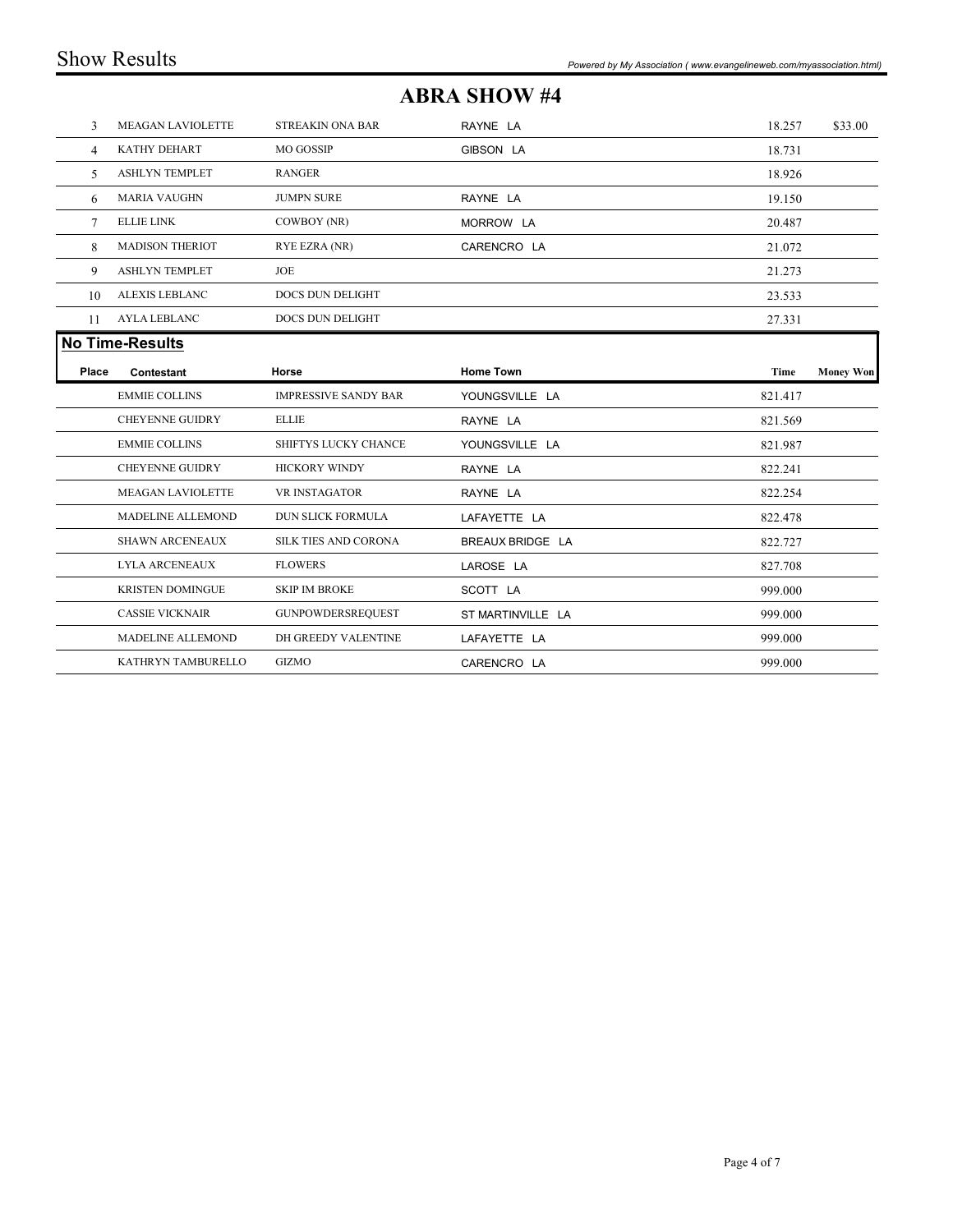## ABRA SHOW #4

## 12 and Under Barrels

|                |                             |                                      | <b>ABRA SHOW #4</b> |                                      |                                             | Powered by My Association (www.evangelineweb.com/myassociation.html) |
|----------------|-----------------------------|--------------------------------------|---------------------|--------------------------------------|---------------------------------------------|----------------------------------------------------------------------|
|                | <b>12 and Under Barrels</b> |                                      |                     | # Entries including any scratches 14 | Event Payout \$70.00<br>Money Added: \$0.00 |                                                                      |
| Place          | Contestant                  | Horse                                | <b>Home Town</b>    | <b>Mem Pts</b>                       | Time                                        | <b>Money Won</b>                                                     |
|                | <b>ADDISON KRIEG</b>        | RAISE A BLUE EASY                    | BROUSSARD LA        | 14                                   | 15.652                                      | \$28.00                                                              |
| 2              | ADDY ARCENEAUX              | <b>AMIGO</b>                         | LAROSE LA           | 13                                   | 16.145                                      | \$21.00                                                              |
| $\mathfrak{Z}$ | <b>ELLA ARCENEAUX</b>       | <b>GRUELO</b>                        | LAROSE LA           | 12                                   | 16.356                                      | \$14.00                                                              |
| $\overline{4}$ | <b>ARIEL BRASSEAUX</b>      | SPLASHMESOMETRADITION (APHA DUSON LA |                     | 11                                   | 16.503                                      | \$7.00                                                               |
| 5              | <b>CHLOE GUIDRY</b>         | TEA TIME AT SIX                      | RAYNE LA            | 10                                   | 17.158                                      |                                                                      |
| 6              | <b>LANEY PRICE</b>          | CAJUN PACKIN LADY                    | MONTEGUT LA         | 9                                    | 17.231                                      |                                                                      |
| 7              | <b>MADISON THERIOT</b>      | RYE EZRA (NR)                        | CARENCRO LA         |                                      | 21.072                                      |                                                                      |
| 8              | CHEYENNE GUIDRY             | HICKORY WINDY                        | RAYNE LA            | $7\phantom{.0}$                      | 22.241                                      |                                                                      |
| 9              | <b>AYLA LEBLANC</b>         | DOCS DUN DELIGHT                     |                     |                                      | 26.355                                      |                                                                      |
| 10             | <b>ELAYNE LEGER</b>         | ROSIE (NR)                           | NEW IBERIA LA       | 5                                    | 27.466                                      |                                                                      |
|                | 11 LYLA ARCENEAUX           | <b>FLOWERS</b>                       | LAROSE LA           | $\overline{4}$                       | 27.708                                      |                                                                      |
|                | <b>BAILEE BOURQUE</b>       | PLAN TO TWIST                        | NEW IBERIA LA       |                                      | 999.000                                     |                                                                      |
|                | ELLIE LINK                  | COWBOY (NR)                          | MORROW LA           |                                      | 999.000                                     |                                                                      |
|                | REMME BROUSSARD             | <b>BULLSEYE</b>                      | YOUNGSVILLE LA      |                                      | 999.000                                     |                                                                      |

## 13-18 Youth Barrels

#### # Entries including any scratches 14 Event Payout**\$140.00** Money Added: \$0.00

|                | <b>MADISON THERIOT</b>     | RYE EZRA (NR)               | CARENCRO LA      |                                      | 21.072                                       |           |
|----------------|----------------------------|-----------------------------|------------------|--------------------------------------|----------------------------------------------|-----------|
| 8              | <b>CHEYENNE GUIDRY</b>     | HICKORY WINDY               | RAYNE LA         | $7\phantom{.0}$                      | 22.241                                       |           |
| 9              | <b>AYLA LEBLANC</b>        | DOCS DUN DELIGHT            |                  |                                      | 26.355                                       |           |
| 10             | <b>ELAYNE LEGER</b>        | ROSIE (NR)                  | NEW IBERIA LA    | 5                                    | 27.466                                       |           |
| 11             | <b>LYLA ARCENEAUX</b>      | <b>FLOWERS</b>              | LAROSE LA        | $\overline{4}$                       | 27.708                                       |           |
|                | <b>BAILEE BOURQUE</b>      | PLAN TO TWIST               | NEW IBERIA LA    |                                      | 999.000                                      |           |
|                | <b>ELLIE LINK</b>          | COWBOY (NR)                 | MORROW LA        |                                      | 999.000                                      |           |
|                | <b>REMME BROUSSARD</b>     | <b>BULLSEYE</b>             | YOUNGSVILLE LA   |                                      | 999.000                                      |           |
|                | <b>13-18 Youth Barrels</b> |                             |                  | # Entries including any scratches 14 | Event Payout \$140.00<br>Money Added: \$0.00 |           |
| Place          | Contestant                 | Horse                       | <b>Home Town</b> | <b>Mem Pts</b>                       | Time                                         | Money Won |
|                | <b>LOGAN KRIEG</b>         | STARBERTS ELOISE            | BROUSSARD LA     | 14                                   | 15.768                                       | \$56.00   |
| $\overline{2}$ | <b>LOGAN KRIEG</b>         | MAEBY A STARBERT            | BROUSSARD LA     |                                      | 16.588                                       | \$42.00   |
| 3              | <b>HOLLIE METZ</b>         | <b>READY RED DAZZLE</b>     | NEW IBERIA LA    |                                      | 16.810                                       | \$28.00   |
| $\overline{4}$ | <b>RYLON ARMENTOR</b>      | FIRE                        | NEW IBERIA LA    | 11                                   | 16.814                                       | \$14.00   |
| 5              | ADDIEGRACE LOUVIERE        | ZADA (NR) FONTENOT          | FRANKLIN LA      | 10                                   | 17.991                                       |           |
| 6              | <b>KEELY BROUSSARD</b>     | REMINIC DUN IT AGAIN        |                  | 9                                    | 18.603                                       |           |
| $\tau$         | MARCELLA QUIBODEAUX        | Gypsy (NR) QUIBODEAUX       | CHURCH POINT LA  | 8                                    | 19.809                                       |           |
| 8              | <b>EMILY WARD</b>          | <b>BEAU</b>                 | EUNICE LA        | $7\phantom{.0}$                      | 21.223                                       |           |
| 9              | <b>EMMIE COLLINS</b>       | <b>IMPRESSIVE SANDY BAR</b> | YOUNGSVILLE LA   | 6                                    | 21.417                                       |           |
| 10             | <b>BRITTNEY TATE</b>       | JEANNES POCO BUENO          | PARKS LA         | 5                                    | 21.429                                       |           |
| 11             | <b>EMMIE COLLINS</b>       | SHIFTYS LUCKY CHANCE        | YOUNGSVILLE LA   |                                      | 21.987                                       |           |
| 12             | <b>CARSON PRICE</b>        | LUCKY TA BE FAMOUS          | MONTEGUT LA      | $\overline{3}$                       | 22.338                                       |           |
|                | 13 ALEXIS LEBLANC          | DOCS DUN DELIGHT            |                  |                                      | 35.648                                       |           |
|                | <b>LEXIE OWENS</b>         | PUDDIN GOLD DOLLAR          | NEW IBERIA LA    |                                      | 999.000                                      |           |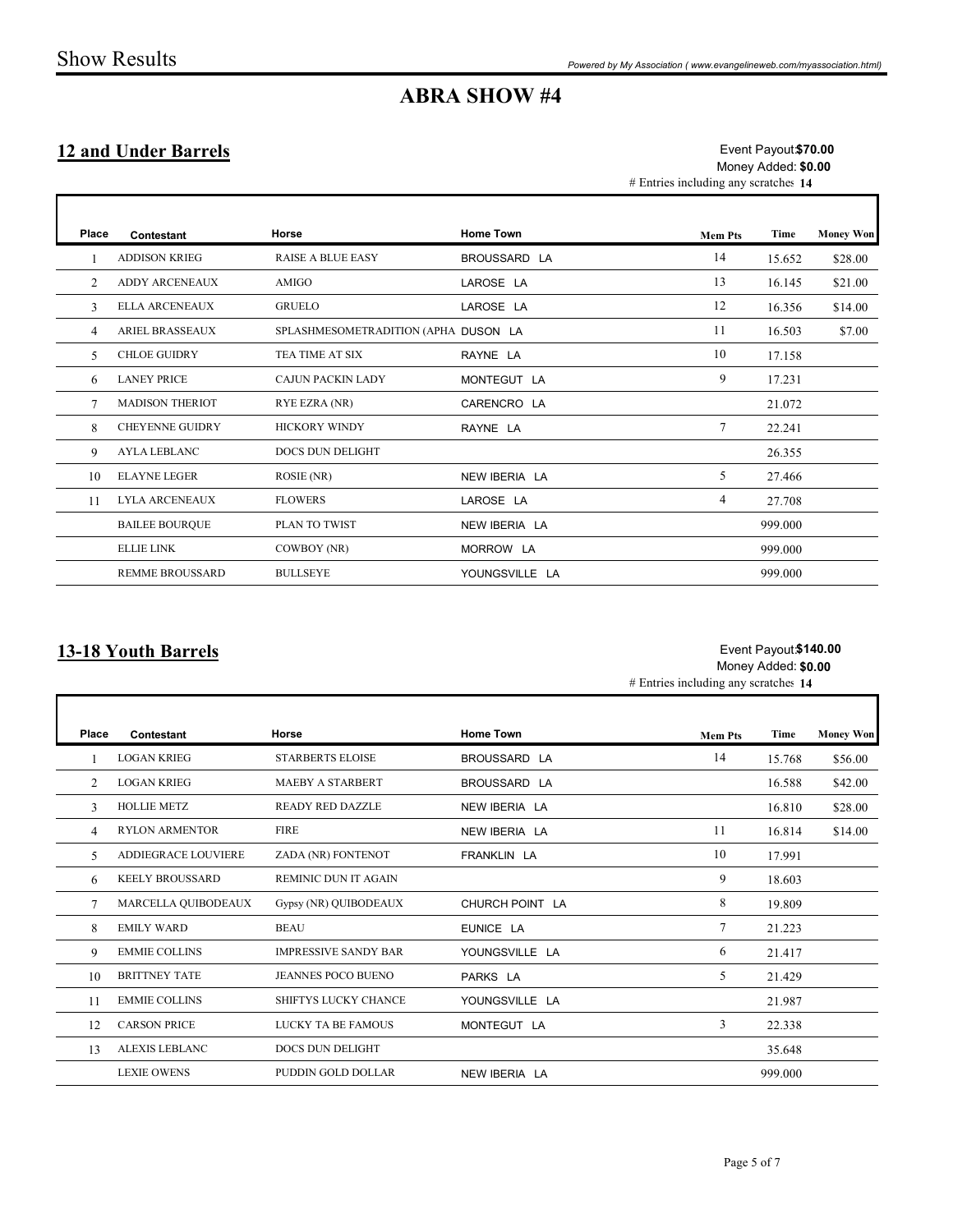## 19-39 Young Adult Barrels

| <b>ABRA SHOW #4</b><br>Event Payout \$70.00<br><b>19-39 Young Adult Barrels</b><br>Money Added: \$0.00<br># Entries including any scratches 7<br>Horse<br><b>Home Town</b><br><b>Money Won</b><br>Place<br>Time<br>Contestant<br><b>Mem Pts</b><br>$7\phantom{.0}$<br><b>JESSICA PRICE</b><br><b>LAST TRIP TO RIO</b><br>MONTEGUT LA<br>16.612<br>\$42.00<br><b>KRISTEN DOMINGUE</b><br><b>WATERS UP</b><br>6<br>\$28.00<br>2<br>SCOTT LA<br>16.646<br>5 <sup>5</sup><br>HANNAH LATIOLAIS<br>PEPPYS PEPTO LENA<br>ST MARTINVILLE LA<br>16.899<br>3<br>$\overline{4}$<br><b>ASHLYN TEMPLET</b><br>JOE<br>21.273<br>$\overline{4}$<br>$\mathfrak{Z}$<br>MADELINE ALLEMOND<br><b>DUN SLICK FORMULA</b><br>LAFAYETTE LA<br>22.478<br>5<br><b>LANI TRAHAN</b><br>DOCS CHROME STAR<br>MAURICE LA<br>999.000<br><b>MORGAN MCGREW</b><br>HORSEPLAYIN ACE<br>999.000<br>PORT ALLEN LA<br><b>40 and Over Senior Barrels</b><br>Event Payout \$70.00<br>Money Added: \$0.00<br># Entries including any scratches 7 |                | <b>Show Results</b>    |                      |                  | Powered by My Association (www.evangelineweb.com/myassociation.html) |        |                  |
|---------------------------------------------------------------------------------------------------------------------------------------------------------------------------------------------------------------------------------------------------------------------------------------------------------------------------------------------------------------------------------------------------------------------------------------------------------------------------------------------------------------------------------------------------------------------------------------------------------------------------------------------------------------------------------------------------------------------------------------------------------------------------------------------------------------------------------------------------------------------------------------------------------------------------------------------------------------------------------------------------------|----------------|------------------------|----------------------|------------------|----------------------------------------------------------------------|--------|------------------|
|                                                                                                                                                                                                                                                                                                                                                                                                                                                                                                                                                                                                                                                                                                                                                                                                                                                                                                                                                                                                         |                |                        |                      |                  |                                                                      |        |                  |
|                                                                                                                                                                                                                                                                                                                                                                                                                                                                                                                                                                                                                                                                                                                                                                                                                                                                                                                                                                                                         |                |                        |                      |                  |                                                                      |        |                  |
|                                                                                                                                                                                                                                                                                                                                                                                                                                                                                                                                                                                                                                                                                                                                                                                                                                                                                                                                                                                                         |                |                        |                      |                  |                                                                      |        |                  |
|                                                                                                                                                                                                                                                                                                                                                                                                                                                                                                                                                                                                                                                                                                                                                                                                                                                                                                                                                                                                         |                |                        |                      |                  |                                                                      |        |                  |
|                                                                                                                                                                                                                                                                                                                                                                                                                                                                                                                                                                                                                                                                                                                                                                                                                                                                                                                                                                                                         |                |                        |                      |                  |                                                                      |        |                  |
|                                                                                                                                                                                                                                                                                                                                                                                                                                                                                                                                                                                                                                                                                                                                                                                                                                                                                                                                                                                                         |                |                        |                      |                  |                                                                      |        |                  |
|                                                                                                                                                                                                                                                                                                                                                                                                                                                                                                                                                                                                                                                                                                                                                                                                                                                                                                                                                                                                         |                |                        |                      |                  |                                                                      |        |                  |
|                                                                                                                                                                                                                                                                                                                                                                                                                                                                                                                                                                                                                                                                                                                                                                                                                                                                                                                                                                                                         |                |                        |                      |                  |                                                                      |        |                  |
|                                                                                                                                                                                                                                                                                                                                                                                                                                                                                                                                                                                                                                                                                                                                                                                                                                                                                                                                                                                                         |                |                        |                      |                  |                                                                      |        |                  |
|                                                                                                                                                                                                                                                                                                                                                                                                                                                                                                                                                                                                                                                                                                                                                                                                                                                                                                                                                                                                         |                |                        |                      |                  |                                                                      |        |                  |
|                                                                                                                                                                                                                                                                                                                                                                                                                                                                                                                                                                                                                                                                                                                                                                                                                                                                                                                                                                                                         |                |                        |                      |                  |                                                                      |        |                  |
|                                                                                                                                                                                                                                                                                                                                                                                                                                                                                                                                                                                                                                                                                                                                                                                                                                                                                                                                                                                                         |                | Contestant             | Horse                | <b>Home Town</b> |                                                                      | Time   | <b>Money Won</b> |
| Place<br><b>Mem Pts</b>                                                                                                                                                                                                                                                                                                                                                                                                                                                                                                                                                                                                                                                                                                                                                                                                                                                                                                                                                                                 | -1             | <b>SHAWN ARCENEAUX</b> | KING LEE PEPPY EK    | BREAUX BRIDGE LA | $\tau$                                                               | 16.726 | \$42.00          |
|                                                                                                                                                                                                                                                                                                                                                                                                                                                                                                                                                                                                                                                                                                                                                                                                                                                                                                                                                                                                         | 2              | <b>TAMMY MANUEL</b>    | CATS WESTERN GREYSTO | CHURCH POINT LA  | 6                                                                    | 16.875 | \$28.00          |
|                                                                                                                                                                                                                                                                                                                                                                                                                                                                                                                                                                                                                                                                                                                                                                                                                                                                                                                                                                                                         | $\overline{3}$ | MARIA VAUGHN           | SIR RUNAWAY FUN      | RAYNE LA         | 5 <sub>5</sub>                                                       | 16.977 |                  |
|                                                                                                                                                                                                                                                                                                                                                                                                                                                                                                                                                                                                                                                                                                                                                                                                                                                                                                                                                                                                         | $\overline{4}$ | CINDY DOMINGUE         | LP COOPS CORONA      | SCOTT LA         | $\overline{4}$                                                       | 17.993 |                  |
|                                                                                                                                                                                                                                                                                                                                                                                                                                                                                                                                                                                                                                                                                                                                                                                                                                                                                                                                                                                                         |                | KATHY DEHART           | MO GOSSIP            | GIBSON LA        | $\mathbf{3}$                                                         | 18.731 |                  |
| 5                                                                                                                                                                                                                                                                                                                                                                                                                                                                                                                                                                                                                                                                                                                                                                                                                                                                                                                                                                                                       |                |                        |                      |                  |                                                                      |        |                  |

### 40 and Over Senior Barrels

Г

Г

#### Event Payout \$70.00 Money Added: \$0.00

| Place          | Contestant                  | Horse                        | <b>Home Town</b>     | <b>Mem Pts</b>                      | Time                                        | <b>Money Won</b> |
|----------------|-----------------------------|------------------------------|----------------------|-------------------------------------|---------------------------------------------|------------------|
|                | <b>SHAWN ARCENEAUX</b>      | KING LEE PEPPY EK            | BREAUX BRIDGE LA     | $7\phantom{.0}$                     | 16.726                                      | \$42.00          |
| 2              | <b>TAMMY MANUEL</b>         | CATS WESTERN GREYSTO         | CHURCH POINT LA      | 6                                   | 16.875                                      | \$28.00          |
| 3              | <b>MARIA VAUGHN</b>         | <b>SIR RUNAWAY FUN</b>       | RAYNE LA             | 5                                   | 16.977                                      |                  |
| $\overline{4}$ | <b>CINDY DOMINGUE</b>       | LP COOPS CORONA              | SCOTT LA             | $\overline{4}$                      | 17.993                                      |                  |
| 5              | KATHY DEHART                | MO GOSSIP                    | GIBSON LA            | 3                                   | 18.731                                      |                  |
|                | <b>DEANNA THERIOT</b>       | <b>MISSY</b>                 | SCOTT LA             |                                     | 999.000                                     |                  |
|                |                             |                              |                      |                                     |                                             |                  |
|                | KORI SCHEXNAYDER            | <b>ANNIE</b>                 | CHURCH POINT LA      |                                     | 999.000                                     |                  |
|                | \$2500 Novice Horse Barrels |                              |                      | # Entries including any scratches 5 | Event Payout \$50.00<br>Money Added: \$0.00 |                  |
| Place          | Contestant                  | Horse                        | <b>Home Town</b>     | <b>Mem Pts</b>                      | Time                                        | <b>Money Won</b> |
|                | <b>KENZIE TRAHAN</b>        | <b>GUILTY OF A GOOD TIME</b> | NEW IBERIA LA        | 5                                   | 16.638                                      | \$30.00          |
| 2              | <b>TAMMY MANUEL</b>         | CATS WESTERN GREYSTO         | CHURCH POINT LA      | $\overline{4}$                      | 16.875                                      | \$20.00          |
| 3              | CHRISTY DRUMMOND            | CRUISECONTROLCOWBOY          | SAINT MARTINVILLE LA | $\overline{3}$                      | 17.095                                      |                  |
| 4              | MADELINE ALLEMOND           | DUN SLICK FORMULA            | LAFAYETTE LA         | 2                                   | 22.478                                      |                  |

### \$2500 Novice Horse Barrels

#### # Entries including any scratches 5 Event Payout \$50.00 Money Added: \$0.00

| Place | Contestant             | Horse                      | <b>Home Town</b>     | <b>Mem Pts</b> | Time   | <b>Money Won</b> |
|-------|------------------------|----------------------------|----------------------|----------------|--------|------------------|
|       | <b>KENZIE TRAHAN</b>   | GUILTY OF A GOOD TIME      | NEW IBERIA LA        |                | 16.638 | \$30.00          |
|       | TAMMY MANUEL           | CATS WESTERN GREYSTO       | CHURCH POINT LA      |                | 16.875 | \$20.00          |
|       | CHRISTY DRUMMOND       | <b>CRUISECONTROLCOWBOY</b> | SAINT MARTINVILLE LA |                | 17.095 |                  |
|       | MADELINE ALLEMOND      | <b>DUN SLICK FORMULA</b>   | LAFAYETTE LA         |                | 22.478 |                  |
|       | <b>SHAWN ARCENEAUX</b> | SILK TIES AND CORONA       | BREAUX BRIDGE LA     |                | 22.727 |                  |
|       |                        |                            |                      |                |        |                  |